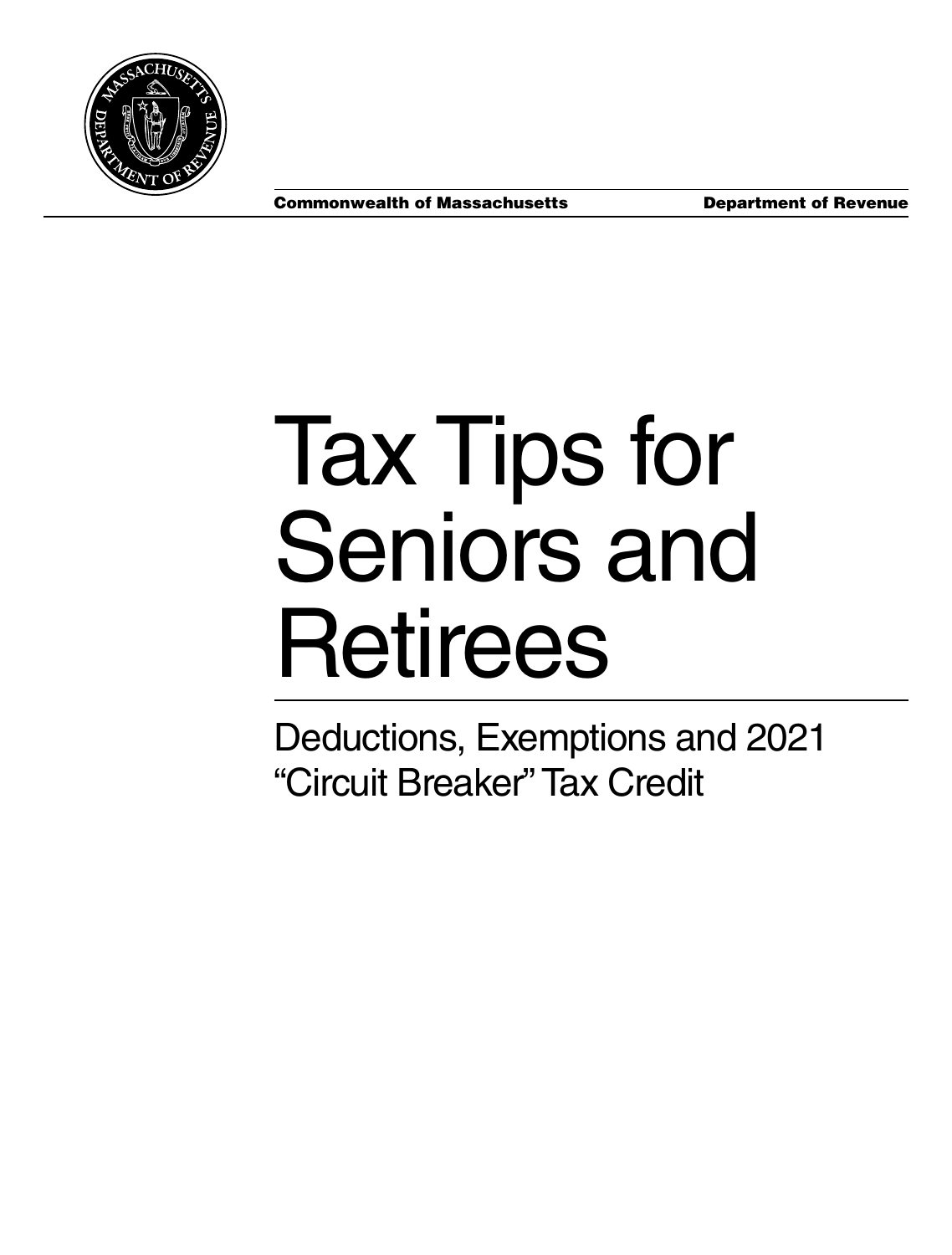# For Seniors and Retirees

In our continuing effort to make filing and paying taxes as easy as possible, the Department of Revenue (DOR) has created this "Tax Tips" fact sheet to assist you in completing your tax return and ensure that you take advantage of deductions and exemptions that are available. You may wish to consult with a tax professional for guidance on some of these items.

● As a result of the health care reform law, most Massachusetts residents age 18 and over are required to have health insurance, if it is affordable for them. In 2021, individuals must be enrolled in health insurance plans that meet "Minimum Creditable Coverage" (MCC) standards defined in regulations adopted by the Commonwealth Health Insurance Connector Authority. MCC is the minimum acceptable level of benefits that taxpayers need to be considered insured and avoid tax penalties in Massachusetts. If you had insurance in 2021, the Form MA 1099-HC issued to you by your insurer will tell you if your plan met these requirements. If you had insurance from a state or federal sponsored government insurance program, such as Medicare, MassHealth, Commonwealth Care and health insurance for U.S. Military, including Veterans Administration and Tri-Care, your plan met these requirements. Schedule HC, Health Care Information, must be completed by all full year and certain part-year residents.

More information about the health care reform law and how to purchase affordable health insurance is available at the Commonwealth Health Insurance Connector Authority's website at mahealthconnector.org.

● If your total income is less than \$8,000 per year, you are not required to file a Massachusetts income tax return, unless you are claiming the Senior "Circuit Breaker" tax credit (see next page).

● If your Massachusetts Adjusted Gross Income (Massachusetts AGI) is \$8,000 or less if single, \$14,400 or less plus \$1,000 per dependent if head of household, or \$16,400 or less plus \$1,000 per dependent if married filing a joint return, you qualify for No Tax Status and are not required to pay any Massachusetts income taxes.

● If you do not qualify for No Tax Status, but you are single and your Massachusetts AGI is between \$8,000 and \$14,000, or if you are filing as head of household and your Massachusetts AGI is between \$14,400 and \$25,200 plus \$1,750 per dependent, or if you are married filing a joint return and your Massachusetts AGI is between \$16,400 and \$28,700 plus \$1,750 per dependent, you may qualify for the Limited Income Credit. This credit is an alternative tax calculation that can result in a significant tax reduction for people whose income exceeds the No Tax Status threshold.

● If you are age 65 or over before January 1, 2022, you are entitled to a \$700 exemption. This \$700 exemption is also available for your spouse if he or she is 65 or over before January 1, 2022. This exemption is in addition to your personal exemption of \$4,400 if single, \$6,800 if head of household and \$8,800 if married filing a joint return.

● Benefits paid under a life insurance contract for terminally or chronically ill insured individuals are excluded from Massachusetts gross income if they are excluded from federal gross income.

● Massachusetts has adopted the federal \$250,000 (\$500,000 for joint filers) exclusion of gain from the sale of a principal residence after December 31, 1997. The following is an example:

Your principal home in Boston was purchased in 1990 for \$400,000. In 2021, the home is sold for \$600,000, resulting in a gain of \$200,000. The gain is not subject to tax.

● Social Security payments received, as well as Veterans Administration disability compensation, are not taxable in Massachusetts.

Department of Revenue Commonwealth of Massachusetts

The purpose of this publication is to provide taxpayers with general information about Massachusetts tax laws and DOR policies and procedures as of December 31, 2021. Nothing contained within changes any provisions of Massachusetts General Laws or DOR policies.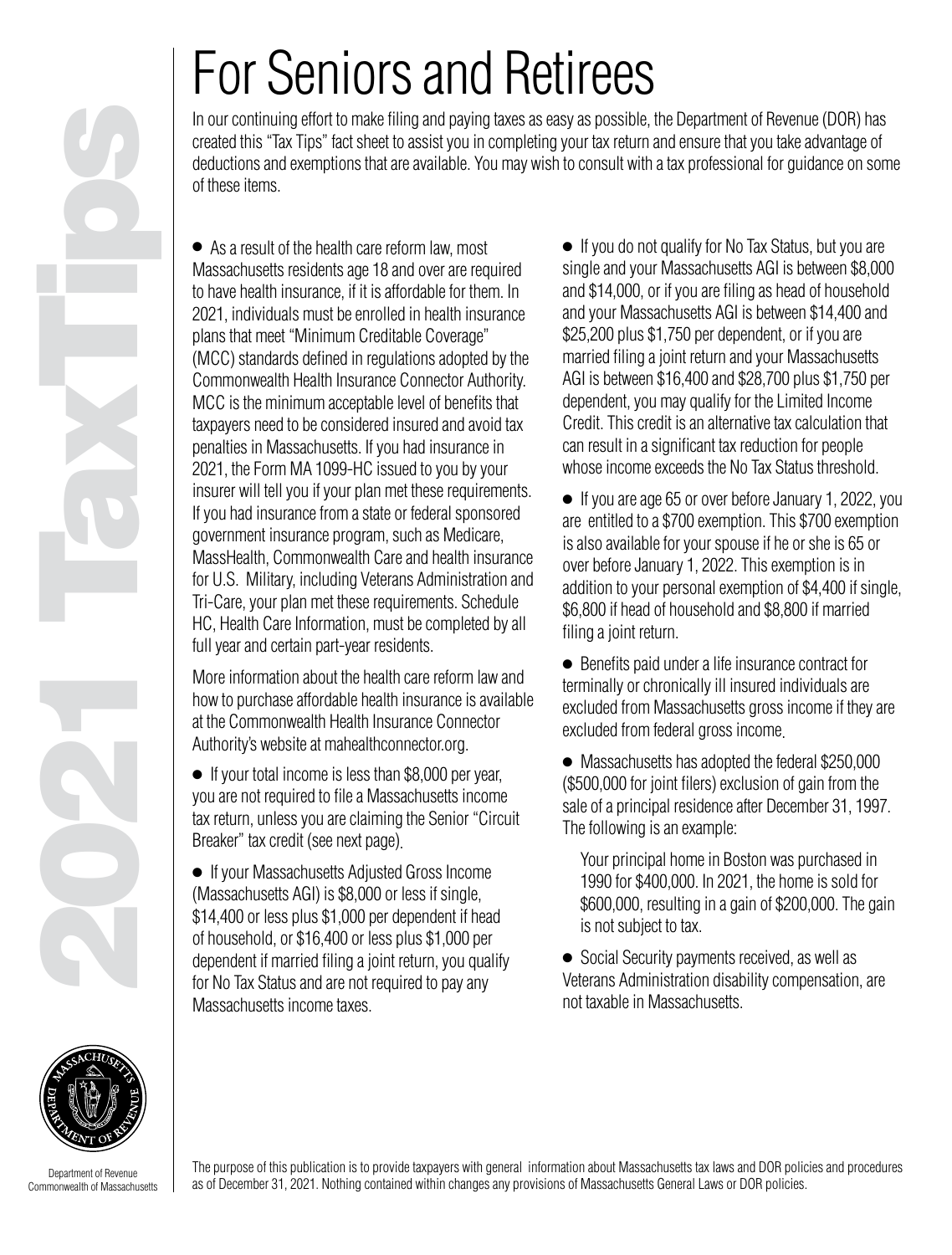● Income from most private pensions or annuity plans is taxable in Massachusetts. However, the following is a list of some specific pensions that are exempt:

Pension income received from a contributory annuity, pension, endowment or retirement fund of the U.S. Government or the Commonwealth of Massachusetts and its political subdivisions.

Pensions from other states or their political subdivisions that do not tax such income from Massachusetts or its political subdivisions may be eligible to be deducted from Massachusetts taxable income.

Beginning in 1997, noncontributory pension income or survivorship benefits received from the U.S. uniformed services (Army, Navy, Marine Corps, Air Force, Coast Guard, commissioned corps of the Public Health Service and National Oceanic and Atmospheric Administration) is exempt from taxation in Massachusetts.

● If you were an employee of the U.S. or Massachusetts or one of its political subdivisions and left public employment prior to retirement, you are not required to report as income the lump-sum distribution of your previous pension contributions.

● IRA or Keogh distributions are not taxable until all of your contributions that were previously subject to Massachusetts taxes are recovered.

● You may claim an exemption for medical and dental expenses paid during 2021 if you itemized these expenses on your U.S. Form 1040, Schedule A.

● If you are 65 or over before January 1, 2022, you may be eligible to claim a refundable Senior "Circuit Breaker" tax credit against your personal income taxes for the rent or real estate taxes you paid on your principal residence. The maximum credit allowed this year is \$1,170.

● Taxpayers over 60 may be eligible for a Senior Citizen Property Tax Work-Off Abatement. Under this program, taxpayers volunteer their services to their municipality in exchange for a reduction in their property tax bills —up to \$1,500 annually. Check with your city or town to see if they participate in this, or any related, program.

● You may claim a maximum \$3,000 deduction for rent paid for a principal place of residence.

● The maximum refundable credit for employment related expenses for the care of a disabled dependent or a disabled spouse is \$240 for one qualifying individual and \$480 for two or more qualifying individuals. Nonresidents are not able to claim this credit.

● The refundable credit for households with elderly or disabled dependents is \$180 for a single dependent and \$360 for two or more dependents. Nonresidents are not able to claim this credit.

● Direct deposit of your refund check is available.



Department of Revenue Commonwealth of Massachusetts **For further information, please contact the Massachusetts Department of Revenue's Customer Service Bureau at (617) 887-6367 or toll-free in Massachusetts at 800-392-6089.**